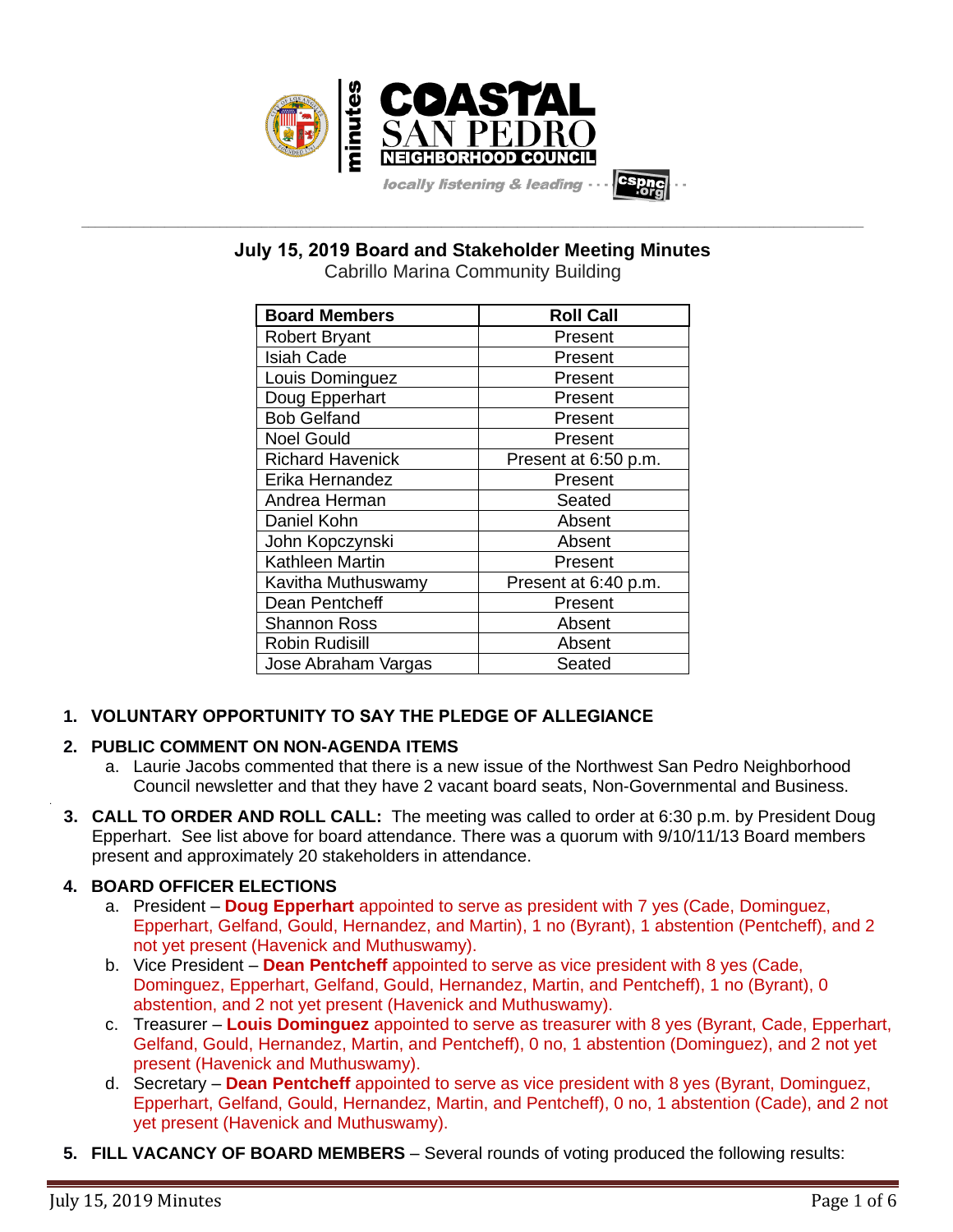- a. Gregory Ellis Not present, not selected
- b. Pamula Gaume Not selected
- c. Andrea Herman Seated with 9 votes
- d. Jose Abraham Vargas Seated with 9 votes Motion by **Bob Gelfand** that if a candidate does not receive a minimum of 9 votes filling of vacancy/vacancies shall be held over to the next regular meeting, second by **Noel Gould**, and passed with 7 yes (Byrant, Cade, Dominguez, Gelfand, Gould, Hernandez, and Pentcheff), 3 noes (Havenick, Martin, and Muthuswamy), and 1 abstention (Epperhart).

#### **6. BOARD MEMBER COMMENT ON NON-AGENDA ITEMS**

- a. Bob commented that committee budget allocations have not being done according to the bylaws.
- b. Louis Dominguez commented that LA Fleet Week will be from Friday, August 30<sup>th</sup> through Monday, September  $2<sup>nd</sup>$ , they need volunteers.
- c. Doug Epperhart commented that board members should check on the status of their trainings to be sure you are compliant.
- d. Bob Gelfand announce that the annual Congress of Neighborhoods will be held on Saturday, September 28<sup>th</sup> at City Hall. He believes there will be 2 sessions for in person Ethics Training to fulfill that training requirement.
- **7. APPROVAL OF PRIOR MEETING MINUTES** June 17, 2019 meeting minutes Approval postponed for corrections.

#### **8. REPORTS FROM GOVERNMENT AGENCY REPRESENTATIVES**

- a. **LAPD**  Senior Lead Officer Winter
	- i. Gave a brief overview of crime statistics for the area.
	- ii. Officer Winter answered questions from the board and stakeholders.
- b. **Councilman Joe Buscaino** San Pedro Field Deputy Ryan Ferguson On vacation
- c. **Port of Los Angeles** Augie Bezmalinovich Not present
- d. **Department of Neighborhood Empowerment (DONE)** Obiamaka Ude, Neighborhood Council Advocate
	- i. Welcome to the new board members.
	- ii. The Department will be rolling out a new training platform call Corner Stone on which you can do all 3 trainings in one place.
	- iii. Civic U started tonight; the next workshop will be July  $22^{nd}$ . She highly recommends board members, particularly new members, attend.

#### **9. PRESENTATION BY VERCHES ASSOCIATES FOR THE SOUTHERN CALIFORNIA GAS COMPANY**

- a. In 2018 the state of California set a goal to achieve carbon neutrality and 100% clean energy by 2045.
- b. The Gas Company has invested in new technology to using waste to create renewable natural gas.
- c. The current goal is to have 5% of our gas be renewable natural gas by 2020 and at least 20% by 2035.
- d. You can view videos on 'smart energy', turning waste into energy on socalgas.com.
- e. They are advocating to keep natural gas as an energy choice for the public as apposed to 100% electrification.
- f. The representative answered questions from the board and stakeholders.

## **10. MOTION REQUESTING REPORT ON ROADS AND TRAILS IN ANGELS GATE** – *Emergency*

*Preparedness and Public Safety Committee*

The Angels Gate extended complex has a confusing set of roads and trails without obvious routes of escape in the event of a fire or other hazard. There is a need for clear markings to indicate routes of escape and, if necessary, the creation of paths where such do not exist.

Therefore, the Coastal San Pedro Neighborhood Council calls on the Los Angeles Fire Department and the Angels Gate Cultural Center and other bodies as appropriate to carry out an investigation as to these needs and to report back on their findings.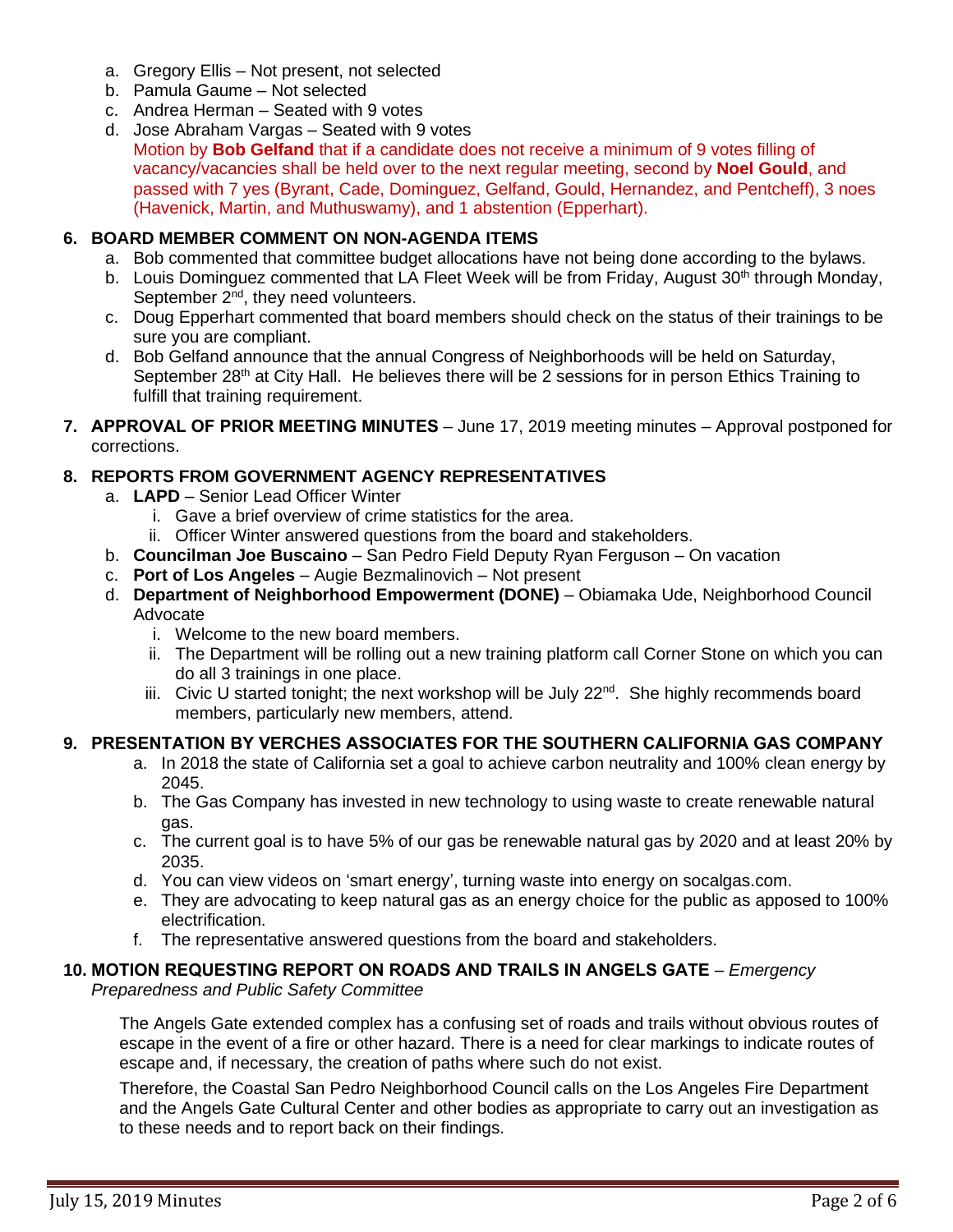Motion by **Kathleen Martin** to return the issue to the Emergency Preparedness and Public Safety Committee, second by **Louis Dominguez**, and passed with 12 yes (Byrant, Cade, Dominguez, Epperhart, Gould, Havenick, Herman, Hernandez, Martin, Muthuswamy, Pentcheff, and Vargas), 0 no, and 1 abstention (Gelfand).

#### **11. MOTION SUPPORTING OVERSIGHT OF CABRILLO BEACH FIRE PITS** – *Coastline and Parks Committee*

Resolved, the Coastal San Pedro Neighborhood Council supports maintaining the Cabrillo Beach fire pits and supports oversight and regulation of the fire pits year round so as to provide for peace and tranquility of *REDUCE NUISSANCE CONDITIONS AFFECTING* the adjacent residential neighborhoods. We request the establishment of a Cabrillo Beach task force under the Los Angeles Police Department, Los Angeles Fire Department, Los Angeles County Fire Department, Port Police, and the Department of Recreation and Parks Rangers to oversee enforcement each evening after the park closes.

**Motion** by **Richard Havenick** to amend the motion *AS NOTED ABOVE*, second by **Noel Gould**, and passed with 12 yes (Byrant, Cade, Dominguez, Gelfand, Gould, Havenick, Herman, Hernandez, Martin, Muthuswamy, Pentcheff, and Vargas), 0 no, and 1 abstention (Epperhart).

**Motion** by **Dean Pentcheff** to amend the motion to delete the words **each evening** as noted above, second by **Richard Havenick**, and passed with 9 yes (Cade, Gelfand, Havenick, Herman, Hernandez, Martin, Muthuswamy, Pentcheff, and Vargas), 3 noes (Byrant, Dominguez, and Gould), and 1 abstention (Epperhart).

**Motion** committee as amended passed with 13 yes (Byrant, Cade, Dominguez, Epperhart, Gelfand, Gould, Havenick, Herman, Hernandez, Martin, Muthuswamy, Pentcheff, and Vargas), 0 no, and 0 abstention.

#### **12. MOTION RECOMMENDING A DESIGN PROCESS FOR PORT OF LOS ANGELES PUBLIC ACCESS INVESTMENT FUND**

Resolved, the Coastal San Pedro Neighborhood Council recommends that Port of Los Angeles Public Access Investment Plan funds allocated for the 2020–2024 round be expended on a design process incorporating public input, and development and implementation of a comprehensive plan for infrastructure projects focused on connecting the community and waterfront areas, facilitating movement of individuals along the waterfront, and providing active recreational opportunities.

Motion by **Doug Epperhart** to approve the above resolve, second by **Louis Dominguez**, and passed with 12 yes (Byrant, Cade, Epperhart, Gelfand, Gould, Havenick, Herman, Hernandez, Martin, Muthuswamy, Pentcheff, and Vargas), 0 no, 0 abstention, and 1 out of room (Dominguez).

#### **13. DISCUSSION AND POSSIBLE MOTION REGARDING SKATEBOARDING MITIGATION MEASURES AT THE PACIFIC OVERLOOK PARK**

Motion by **Kathleen Martin** to send the issue to the Park and Coastline Committee, second by **Richard Havenick**, and passed with 9 yes (Byrant, Cade, Gould, Havenick, Hernandez, Martin, Muthuswamy, Pentcheff, and Vargas), 3 noes (Dominguez, Gelfand, and Herman), and 1 abstention (Epperhart).

#### **14. MOTION REQUESTING BUDGET ALLOCATION FOR EMERGENCY PREPAREDNESS SUMMIT** –

*Emergency Preparedness and Public Safety Committee*

The Emergency Preparedness and Public Safety Committee intends to hold an Emergency Preparedness Summit in which public agencies, members of the public, and volunteer groups will be invited to discuss a comprehensive plan for dealing with a major earthquake or other natural disaster or a commercial incident such as a refinery fire or harbor incident.

The committee asks the appropriate committees and the Coastal San Pedro Neighborhood Council governing board to create a line item in the budget in the sum an amount **NOT TO EXCEED** of \$2000 for this summit.

**Motion** by **Noel Gould** to amend the motion **AS NOTED ABOVE**, second by **Richard Havenick**, and passed without objection.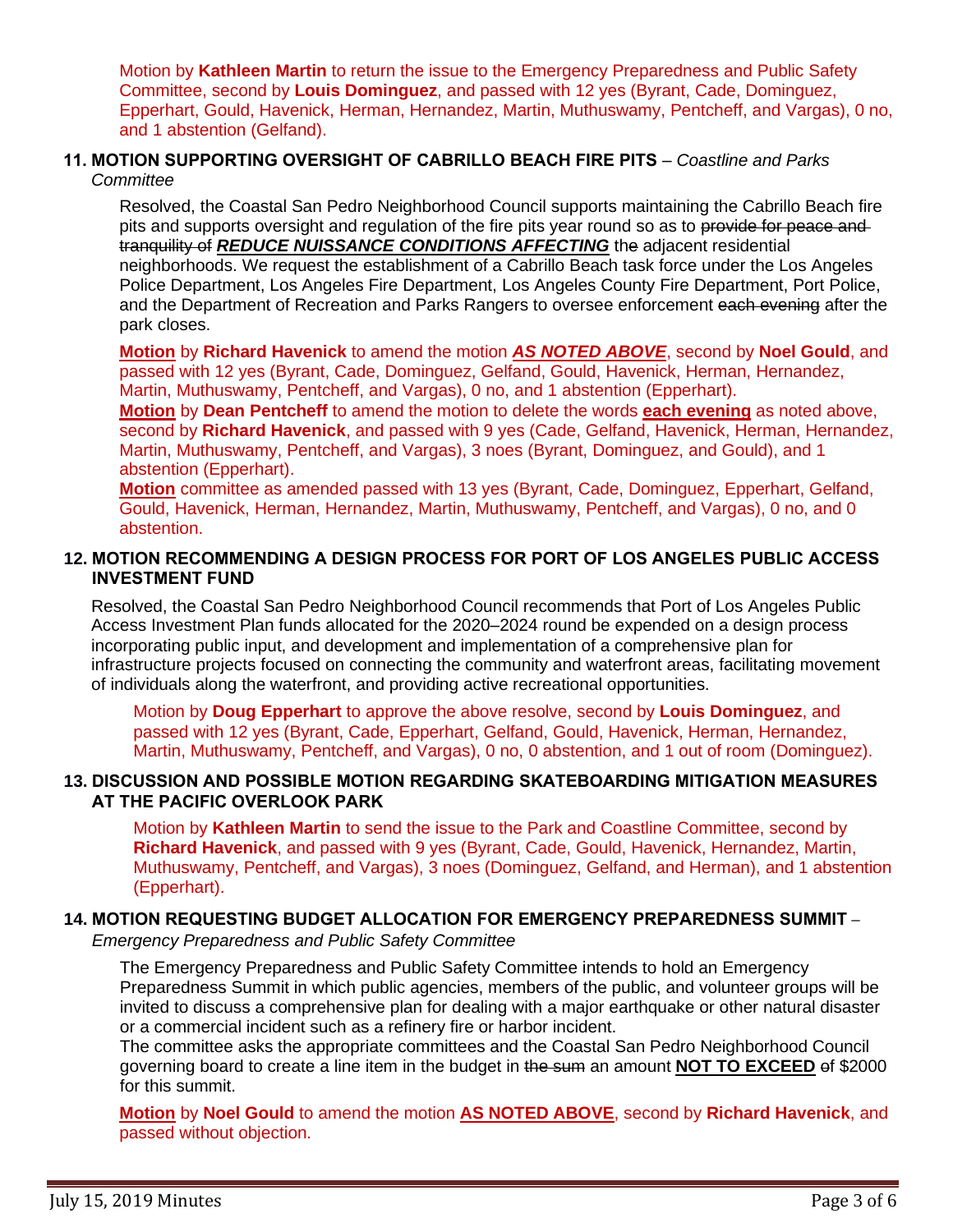**Motion** from committee as amended passed with 8 yes (Epperhart, Gelfand, Gould, Havenick, Hernandez, Martin, Muthuswamy, and Pentcheff), 2 noes (Byrant and Dominguez), 1 abstention (Cade), and 2 ineligible (Herman and Vargas).

#### **15. MOTION REQUESTING BUDGET ALLOCATION FOR PUBLIC SAFETY ITEMS, FOOD, AND OTHER EXPENSES** – *Emergency Preparedness and Public Safety Committee*

The Emergency Preparedness and Public Safety Committee plans to cooperate with the citywide Neighborhood Council Emergency Planning Alliance in developing and presenting a proposal to be submitted to all Los Angeles neighborhood councils regarding emergency planning. The document, presently referred to as the "wire frame for emergency preparedness," is to be presented to the public and to neighborhood councils at the September 28, 2019 citywide neighborhood council congress. The Coastal San Pedro Neighborhood Council committee intends to carry out tasks currently present in the draft document, including giving out inexpensive emergency preparedness items to people who attend our meetings (including the governing board) and other events, as has been done in other neighborhood councils.

The committee therefore asks that the governing board and appropriate committees create a budget line item in the sum of \$3000 for such activities including the safety items, food, and other expenses as needed.

Motion by **Noel Gould** to return the issue to the Emergency Preparedness and Public Safety Committee, second by **Isiah Cade**, and passed with 10 yes (Byrant, Cade, Dominguez, Gould, Havenick, Herman, Hernandez, Martin, Muthuswamy, and Vargas), 1 no (Pentcheff), and 2 abstentions (Epperhart and Gelfand).

#### **16. REPORT FROM EMERGENCY PREPAREDNESS AND PUBLIC SAFETY COMMITTEE**

- a. See items 10, 14, and 15 above.
- b. They have the maps and are working on setting up presentations.
- c. There is a new ham radio club meeting at the LA Yacht Club with a full Ham Radio setup.

# **17. REPORT FROM PLANNING, LAND USE & TRANSPORTATION COMMITTEE**: Update on Accessory

Dwelling Unit (ADU) projects in the San Pedro Coastal Zone and the Affordable ADU Pilot Program

- a. Greg Ellis gave a very brief overview of what an Accessory Dwelling Unit is.
- b. The state law mandates that cities cannot prohibit a conversion in a single-family dwelling, they can limit conversions outside the current exterior dimensions of the existing dwelling.
- c. The state law also puts restrictions on cities to require additional parking.
- d. The Coastal Commission is looking at things on a case by case basis.
- e. The city is trying to prevent unattached new ADU's in Coastal zone.

#### **18. OTHER COMMITTEE REPORTS**

- a. Administrative Operations Committee Chair Dean Pentcheff
- b. Budget & Finance Committee Now included in Administrative Operations
- c. Communications Committee Chair Shannon Ross Not present
- d. Emergency Preparedness and Public Safety Committee Chair Bob Gelfand See items above
- e. Parks and Coastline Committee Chair Noel Gould No new information
- f. Sunken City Ad Hoc Committee Chair Noel Gould No new information
- g. Environment and Sustainability Committee No Chair
- h. Rules & Bylaws Now included in Administrative Operations
- i. Homelessness Committee Chair Kathleen Martin No new information
- j. Port Committee Chair Louis Dominguez No new information
- k. Planning and Transportation Chair Robin Rudisill Not present
	- i. To view notes from the latest meeting please go to [https://www.cspnc.org/agendas-minutes](https://www.cspnc.org/agendas-minutes-planning-trans)[planning-trans.](https://www.cspnc.org/agendas-minutes-planning-trans)
- **19. TRESURER'S REPORT** Louis Dominguez, Treasurer Mr. Dominguez handed out details of the current budget status. No funds have yet been expended.

#### *Budget and Finance (Consent Calendar)*

**20. APPROVAL OF MONTHLY EXPENDITURE REPORT FOR JUNE 2019.**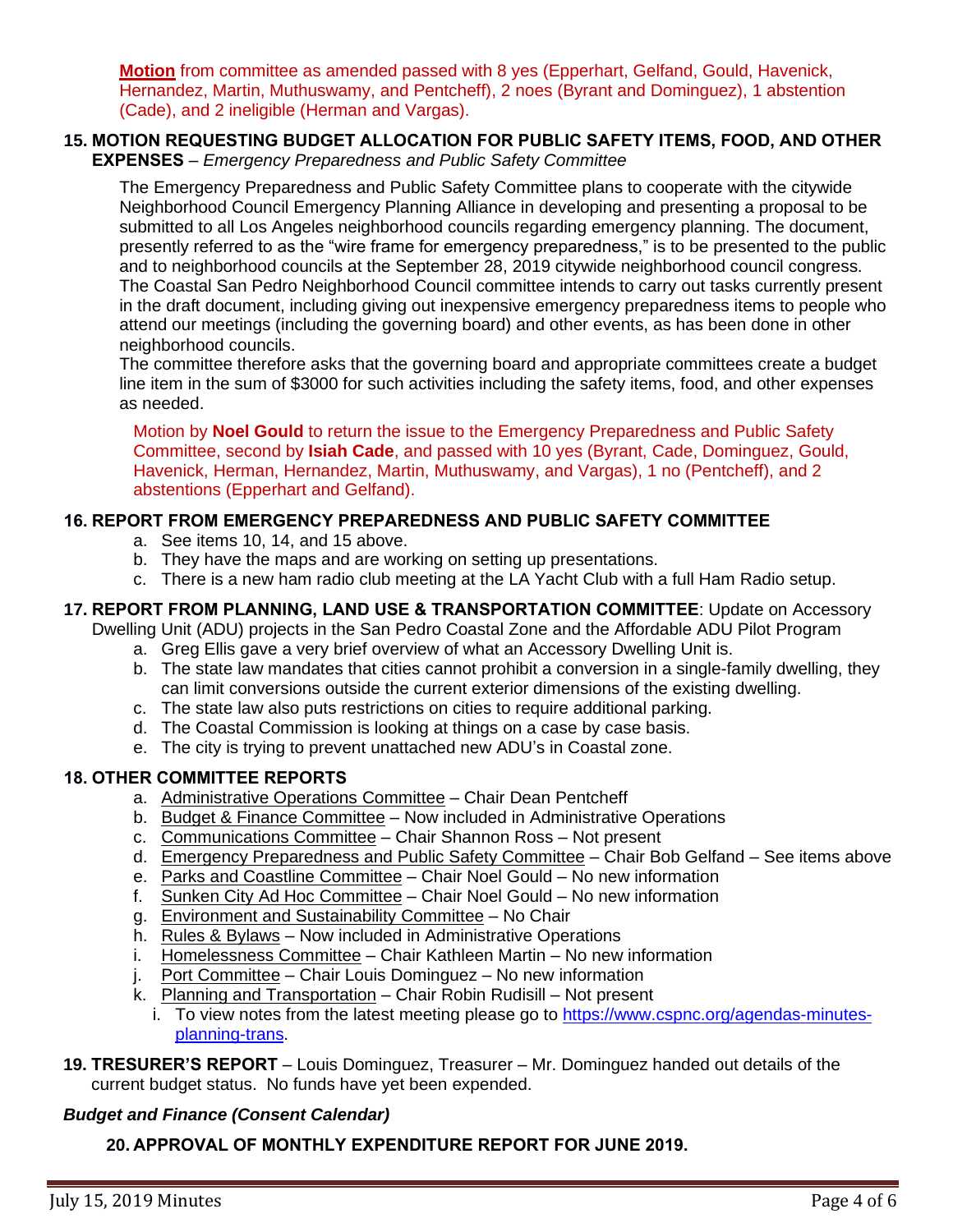- **21. APPROVAL OF MONTHLY EXPENSES, INCLUDING APPROVAL OF TREASURER'S PAYMENT OF ALL RECURRING NEIGHBORHOOD COUNCIL EXPENSES INCLUDING (BUT NOT LIMITED TO) LLOYD STAFFING, THE MAILROOM, ANGELS GATE CULTURAL CENTER MEETING EXPENSES, VENDOR(S) FOR MEETING REFRESHMENTS, AND OFFICE SUPPLIES**
- **22. ADOPTION OF THE NEIGHBORHOOD COUNCIL FUNDING PROGRAM FISCAL YEAR ADMINISTRATIVE PACKAGE**

Motion by **Louis Dominguez** to the consent calendar as presented, second by **Dean Pentcheff**, and with 11 yes (Byrant, Cade, Dominguez, Epperhart, Gelfand, Gould, Havenick, Hernandez, Martin, Muthuswamy, and Pentcheff), 0 no, 0 abstention, and 2 ineligible (Herman and Vargas).

#### **23. DISCUSSION AND POSSIBLE MOTION TO AMEND STANDING RULES TO CREATE OR RETIRE STANDING AND AD HOC COMMITTEES**

- a. Disband the Ad Hoc Off Leash Dog Park Committee in favor of a working group. Motion by **Noel Gould** to disband the Ad Hoc Off Leash Dog Park Committee, second by **Kathleen Martin**, and passed with 13 yes (Byrant, Cade, Dominguez, Epperhart, Gelfand, Gould, Havenick, Herman, Hernandez, Martin, Muthuswamy, Pentcheff, and Vargas), 0 no, and 0 abstention.
- b. Merge the Budget and Finance, and Rules and Bylaws Committees into a new Administrative Operation Committee. All current members of both committees will now be on the new committee.

Motion by **Dean Pentcheff** to merge the Budget and Finance, and Rules and Bylaws Committees into a new Administrative Operation Committee. All current members of both committees will now be on the new committee, second by **Noel Gould**, and passed with 9 yes (Cade, Dominguez, Epperhart, Gelfand, Gould, Havenick, Herman, Pentcheff, and Vargas), 2 noes (Byrant and Martin), and 2 abstentions (Hernandez and Muthuswamy).

c. Trans responsibility for NPGs from B&F TO Communications committee. **Motion** by **Erika Harnandez** to transfer responsibility for Neighborhood Purpose Grants from the now defunct Budget and Finance Committee to the Communications Committee, second by **Kavitha Muthuswamy**

**Motion** by **Richard Havenick** to postpone consideration of the above motion, second by **Louis Dominguez**, and passed with 9 yes (Byrant, Cade, Dominguez, Gelfand, Gould, Havenick, Herman, Pentcheff, and Vargas), 1 no (Martin), and 3 abstentions (Epperhart, Hernandez, and Muthuswamy).

#### **24. APPOINTMENTS OF COMMITTEE OFFICERS, COMMITTEE MEMBERS, CARD HOLDERS, SECOND SIGNERS, COMMUNITY IMPACT STATEMENT FILERS, AGENCY LIAISONS, AND OTHER BOARD REPRESENTATIVES**

a. Card Holder

Motion by **Bob Bryant** to appoint Doug Epperhart to serve as Card Holder, second by **Noel Gould**, and passed with 11 yes (Byrant, Cade, Dominguez, Epperhart, Gelfand, Gould, Havenick, Hernandez, Martin, Muthuswamy, and Pentcheff), 0 no, 0 abstention, and 2 ineligible (Herman and Vargas).

- b. Second Card Holder None
- c. Second Signer

Motion by **Richard Havenick** to appoint Doug Epperhart to serve as Second Signer, second by **Noel Gould**, and passed with 11 yes (Byrant, Cade, Dominguez, Epperhart, Gelfand, Gould, Havenick, Hernandez, Martin, Muthuswamy, and Pentcheff), 0 no, 0 abstention, and 2 ineligible (Herman and Vargas).

d. Alternate Second Signer

Motion by **Dean Pentcheff** to appoint Bob Bryant to serve as Alternate Second Signer, second by **Noel Gould**, and passed with 10 yes (Cade, Dominguez, Epperhart, Gelfand, Gould, Havenick, Hernandez, Martin, Muthuswamy, and Pentcheff), 0 no, 1 abstention (Byrant), and 2 ineligible (Herman and Vargas).

e. Community Impact Statement (CIS) filers